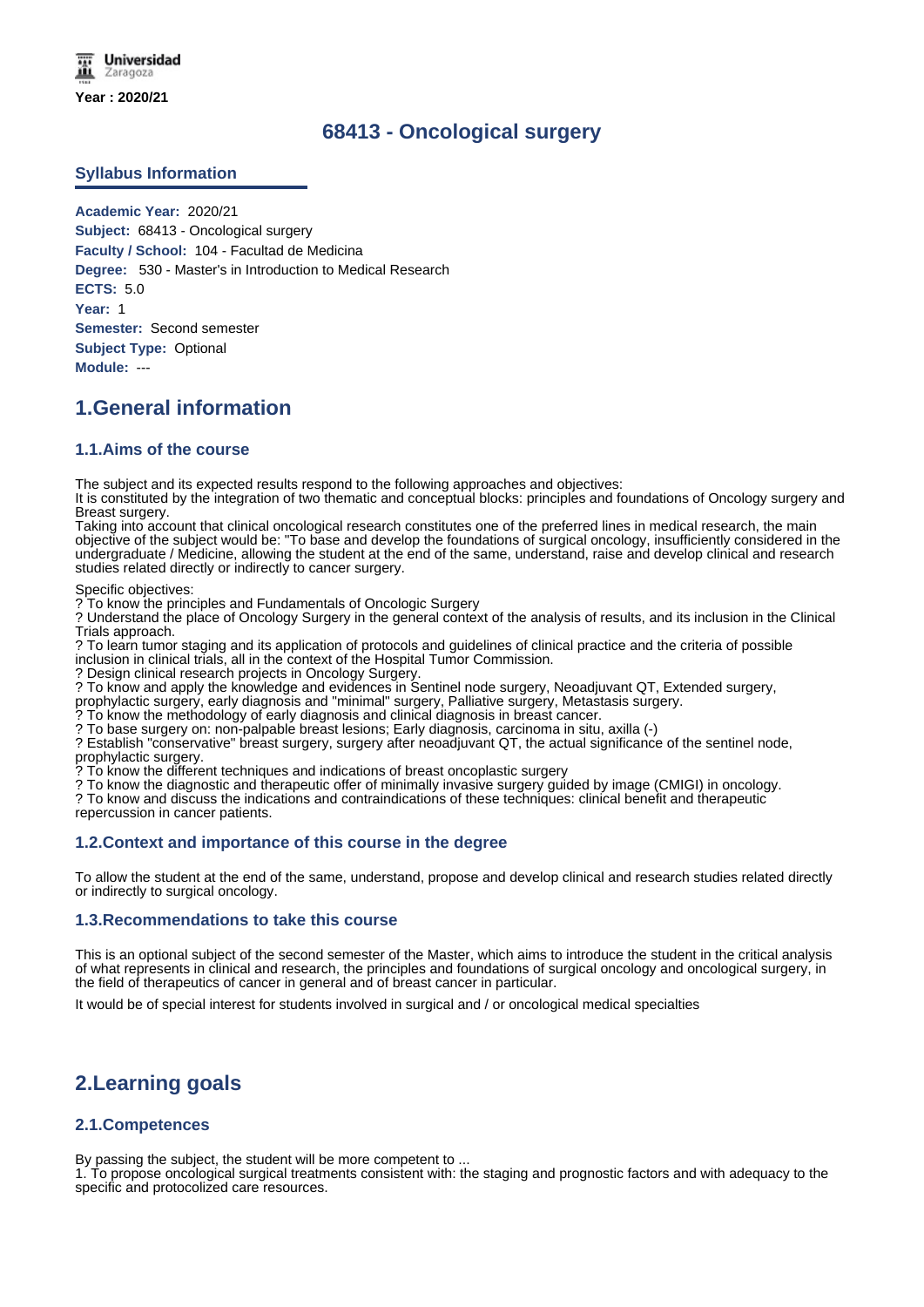2. To analyze correctly and with critical sense the methodology, results and conclusions of the Clinical Trials in Oncologic Surgery.

- 3. Critically analyze the methodology and results of publications in relation to Oncologic Surgery.
- 4. Understand, justify and propose guidelines, methods protocols for early diagnosis and screening of certain tumors.
- 5. To base a research project on Surgical Oncology

## **2.2.Learning goals**

The student, to overcome this subject, must demonstrate the following results ...

Be able to unequivocally understand the fundamentals of oncologic surgery in the general context of cancer research and therapeutics

To justify the proposition and / or choice of different surgical options in the design of therapeutic protocols in Oncology. Carry out a critical analysis of the place that surgical oncology would occupy in the design and results of Clinical Trials in Oncology.

To analyze the options proposed in clinical research for minimally invasive image guided surgery in surgical oncology. To analyze the options proposed in clinical research for minimally invasive image guided surgery in surgical oncology.

## **2.3.Importance of learning goals**

It allows to know and to base in a scientific and rational way, the principles of the Surgical Oncology, insufficiently developed in previous Studies of Degree / Degree, as a fundamental variable in clinical research in Oncology, and that usually is contemplated and weighted unconvincingly in: the adjuvant therapeutic protocolization, the analysis of the results and in the proposal of clinical trials and other epidemiologic methods in clinical research.

It allows to know and to base in a scientific and rational way, the principles of the Surgical Oncology, insufficiently developed in previous studies of Bachelor / Degree, as fundamental variable in clinical investigation in Oncology, and that usually is contemplated and weighted of little convincing way in coadjuvant therapeutic protocol, analysis of results and in the proposition of clinical trials and other epidemiological methods of clinical research.

# **3.Assessment (1st and 2nd call)**

## **3.1.Assessment tasks (description of tasks, marking system and assessment criteria)**

The student must demonstrate that he has achieved the expected learning outcomes through the following assessment activities

Participation: It will be related to the degree of attendance, involvement and participation in the discussions and discussions addressed in class. WEIGHTING: Participation / Involvement (Non-attendance: 0; Non-justified attendance: 5; Assistance: 10): 30%.

Directed work: Critical analysis of an Article in relation to research in Surgical Oncology and / or Oncological Surgery, published in the last year in a Surgical or oncological Journal of relevance, in which the following aspects will be evaluated: Reference of the article, identification of the type of study, analysis of results and final critical analysis. Presentation in symposium. WEIGHTING: 30% (20% + 10%)

Objective final test: Test of 20 multiple-choice questions with 4 answers and one valid answer in relation to conceptual theoretical issues or clinical cases of surgical oncology in relation to the Program and contents of the Subject, without penalty of incorrect answers. It could also consider an objective model of online evaluation, according to the planned schedule. The last day of class of the Subject will take place, in the schedule of the last class. WEIGHTING: 40%

Evaluation Grading System

EVALUATION: Participation / Involvement (No attendance: 0; No justified attendance: 5; Attendance: 10): 30%. Work: 20% + 10%. Exam 40%.

# **4.Methodology, learning tasks, syllabus and resources**

### **4.1.Methodological overview**

The learning process that has been designed for this subject is based on the following:

The subject has a fundamentally practical orientation, so that the teaching and learning activities that are proposed focus on:

1. The application of a series of fundamental principles of oncological surgery and surgical oncology, in practice and current clinical protocols within the Hospital Tumor Committees in the field of clinical practice, protocolization and / or clinical research .

2. The application of criteria and research models, mainly clinical in the field of Surgical Oncology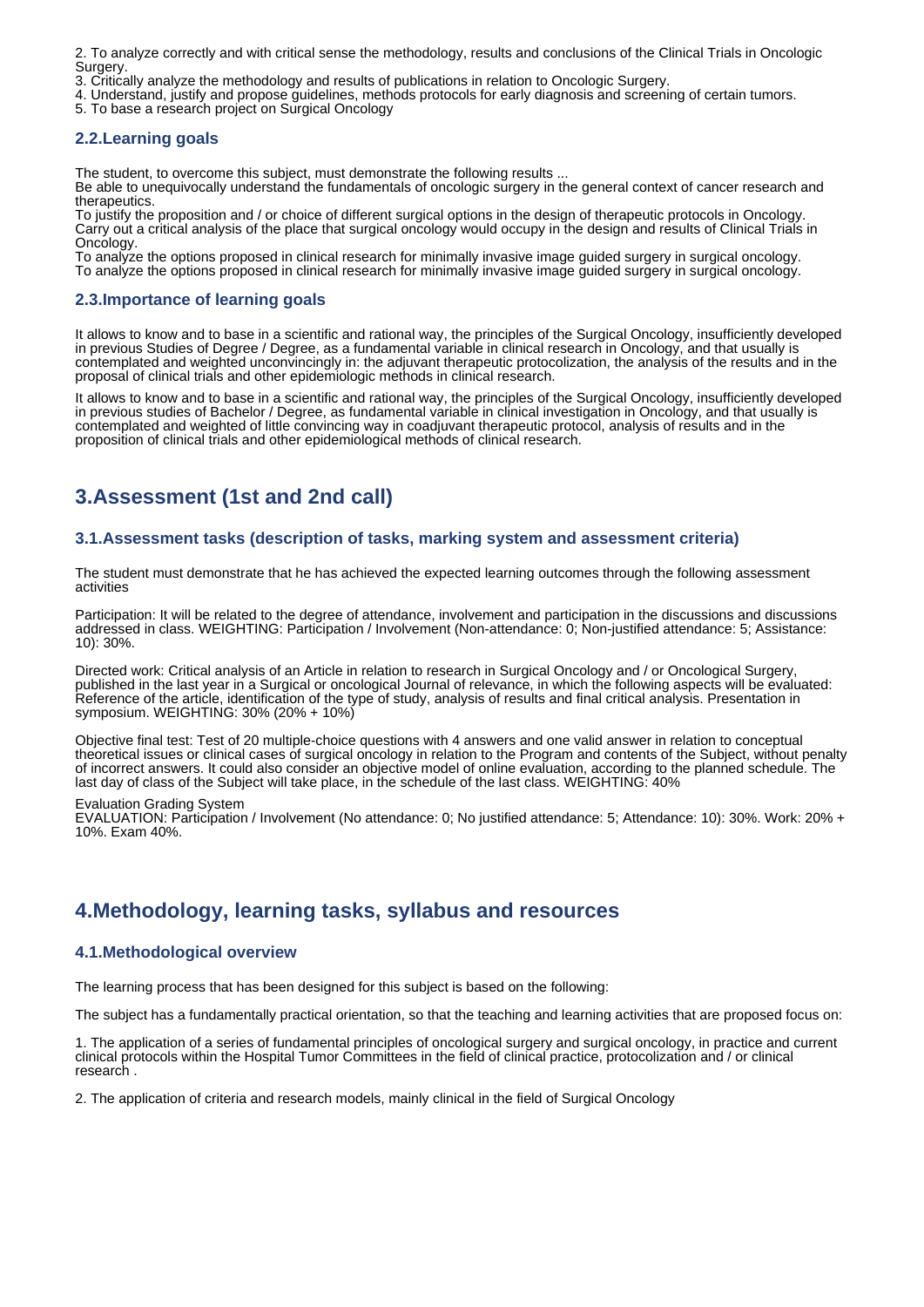## **4.2.Learning tasks**

The program offered to the student to help him achieve the expected results includes the following activities ...

- Theory and practice sessions: Each topic of the syllabus will be presented, analyzed and discussed by the teacher for 55 minutes:
	- Formal and structured presentation of the state of the question: 15 minutes.
	- Presentation of a specialized scientific article or newspaper or protocol: 10 minutes.
	- Group discussion: 20 minutes
	- Conclusions: 10 minutes
- Guided assignment: Each student must prepare and present before the day of the final evaluation, a supervised work with an extension of 4-6 pages, in PDF format. It should be related to a scientific article about cancer surgery or surgical oncology, including minimally invasive surgery image-guided and include a critical analysis of the following points: objectives, general methodology, analysis of results and personal evaluation. Analysis of results and personal assessment.

Critical Symposium: Preview and discussion of the Work Projects in progress.

#### **4.3.Programa**

The course includes the following learning tasks:

- Theory and practice sessions: Each topic of the syllabus will be presented, analyzed and discussed by the teacher for 55 minutes:
	- Formal and structured presentation of the state of the question: 15 minutes.
	- Presentation of a specialized scientific article or newspaper or protocol: 10 minutes.
	- Group discussion: 20 minutes
	- Conclusions: 10 minutes
- Guided assignment: Each student must prepare and present before the day of the final evaluation, a supervised work with an extension of 4-6 pages, in PDF format. It should be related to a scientific article about cancer surgery or surgical oncology, including minimally invasive surgery image-guided and include a critical analysis of the following points: objectives, general methodology, analysis of results and personal evaluation.

### **4.3.Syllabus**

The course will address the following topics:

- Topic 1. Oncological Surgery and Surgical Oncology
- Topic 2. Fundamentals of Surgical Oncology at the beginning of the 21st century
- Topic 3. Analysis of what is researched and published in Surgical Oncology
- Topic 4. Bases and objectives of Surgical Oncology
- Topic 5. Paradigms of surgical oncology in the 21st century
- Topic 6. Specific Aspects of research in surgical oncology
- Topic 7. Current status of cancer surgery in breast cancer

Topic 8: Surgical oncology and colorectal cancer

### **4.4.Course planning and calendar**

Calendar of face-to-face sessions and presentation of works

#### **Timetable**

CALENDAR (Classroom 4. Building B): THURSDAY: 4, 11, 18, 25 March- 8, 15, 22 April

DISTRIBUTION OF PRESENTIAL SESSIONS and CLASSES: Classroom 4: 16h .:

March 4: Presentation / Basics of Surgical Oncology in the XXI century / Job Distribution / Tasks. Dr. José Mª Miguelena

March 11, 18: Paradigms of Surgical Oncology. Advances. Research in Oncological Surgery. Dr. José Mª Miguelena

March 25: Symposium with students / Exhibition of Works. Dr. José Mª Miguelena